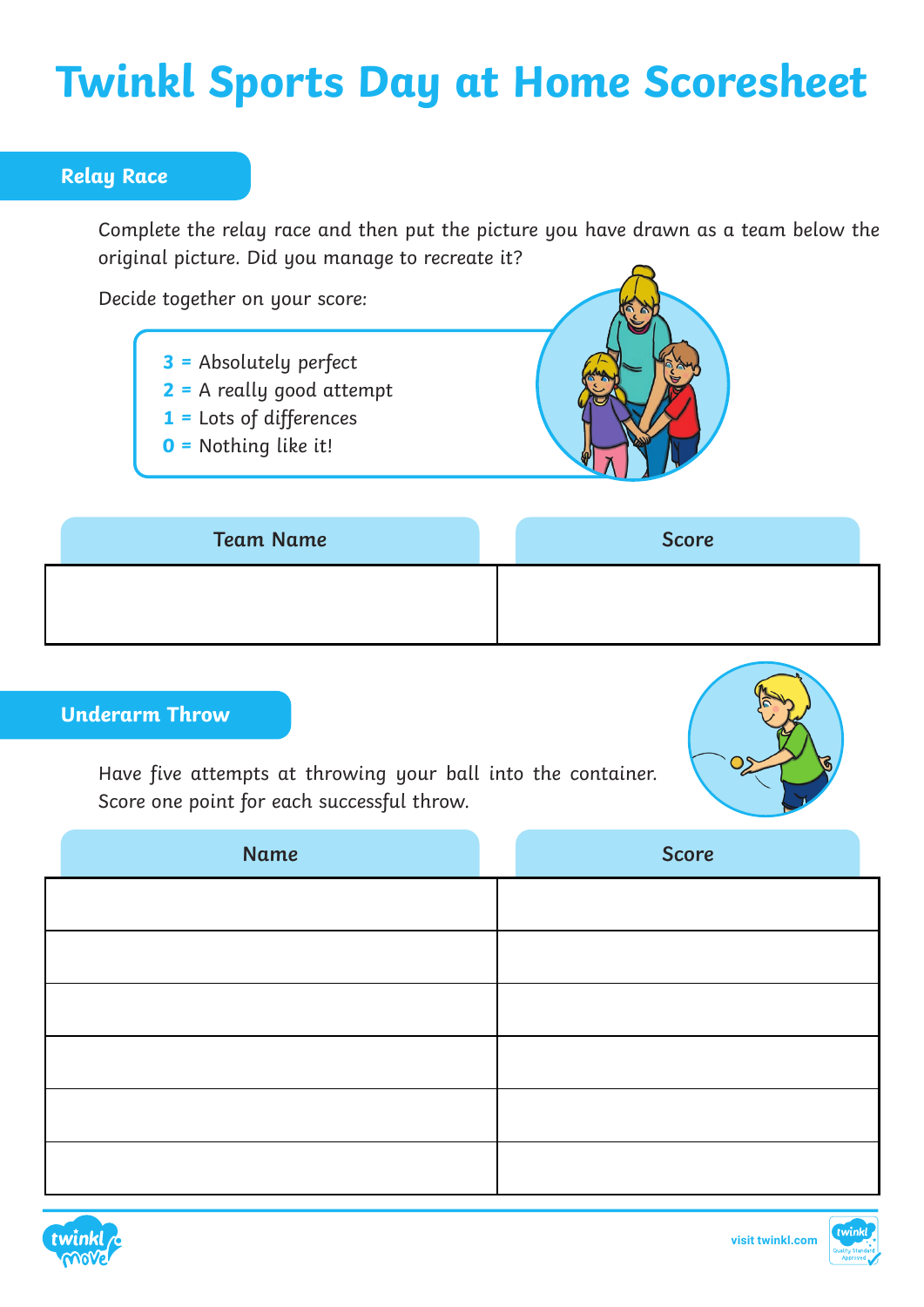## **Twinkl Sports Day at Home Scoresheet**

# **Agility Challenge**

Every complete row of beakers that a competitor turns over scores the competitor one point.



| <b>Name</b> | <b>Score</b> |
|-------------|--------------|
|             |              |
|             |              |
|             |              |
|             |              |
|             |              |
|             |              |

# **Egg and Spoon Race**

Travel 10m in under 30 seconds while balancing an egg on a spoon. Every competitor starts the event with five points. Each time a competitor drops the egg, they lose one point. A bonus point is awarded to the winner of the race.

| Name | <b>Score</b> |
|------|--------------|
|      |              |
|      |              |
|      |              |
|      |              |
|      |              |
|      |              |



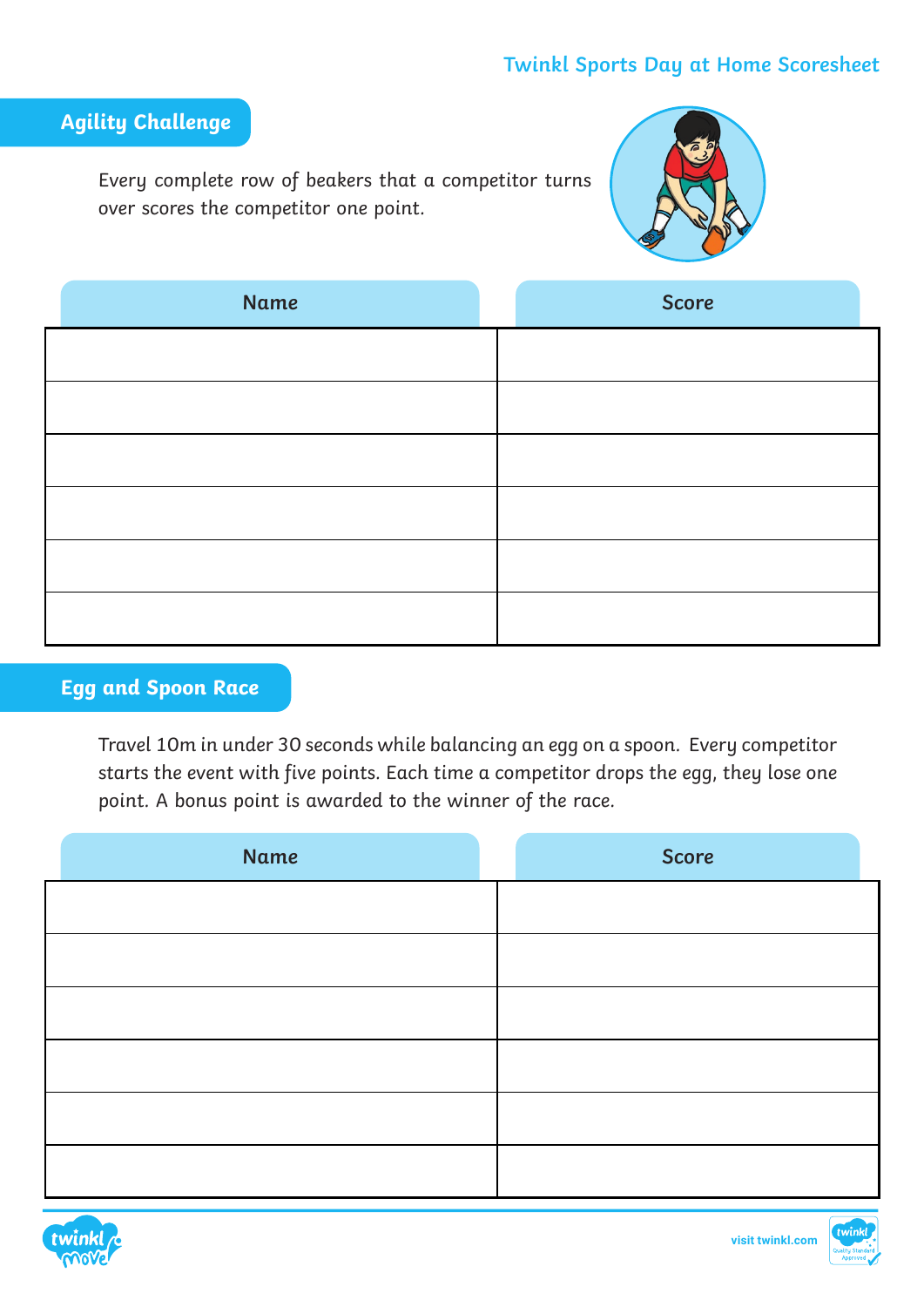#### **Standing Long Jump**

You need to choose a coach from your household to watch your Standing Long Jump and give you points for each correct technique you display:

Ankles, knees and hips bent ready for take-off **= one point** Arms swing behind body **= one point** Both feet leave the ground together on take-off **= one point** Arms swing forward and up in the jump **= one point** Land on both feet at the same time, with ankles, knees and hips bent **= one point**

Remember to also measure your distance for each jump. You can have an additional point if your jump today is further than your very first jump.

| Name | <b>Distance</b> | <b>Score</b> |
|------|-----------------|--------------|
|      |                 |              |
|      |                 |              |
|      |                 |              |
|      |                 |              |
|      |                 |              |
|      |                 |              |